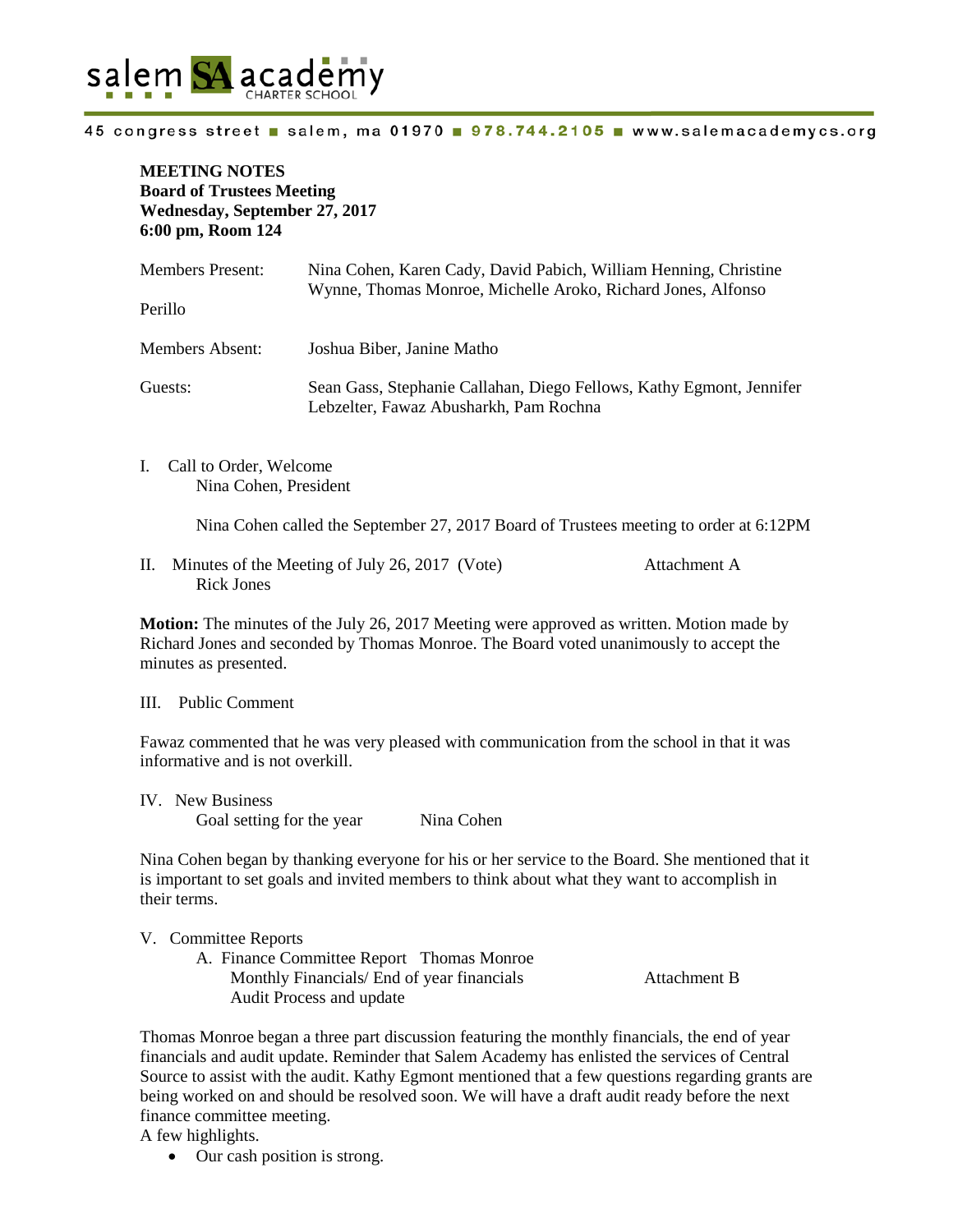

### 45 congress street salem, ma 01970 978.744.2105 www.salemacademycs.org

- The figure we receive from the state for each pupil is going to be slightly higher but we won't know details until December.
- We will be thoughtful on what we bring over from the foundation on line 1250.
- Our cash position has increased due to the buildings not being finished as early as we thought they would be when we wrote the budget. In addition, we received two large gifts in June.
	- B. SFC Report Pam Rochna

Pam Rochna informed the board that the SFC has not had its first meeting due to wanting to wait until the potluck to hand out flyers to get more families involved. Their first meeting will be October 4<sup>th</sup> and everyone is welcome! They will conduct elections for positions if needed and they will discuss the calendar for the year. A discussion followed around development ideas and planned events such as the Calendar Raffle and the Food for Thought Raffle. If you have something to donate email [sfc@salemacademycs.org](mailto:sfc@salemacademycs.org)

C. Development Committee Christine Wynne

Christine Wynn gave an update on the Gym Dedication and announced upcoming events including the Chamber of Commerce Coffee Connection on October 17, at 7:30 a.m. as well as the Board Morning Mingle on October  $4<sup>th</sup>$  at 7:30-8:15 with faculty members. Nina mentioned that with the unifying the databases of donors, it is going to become important that we continue to solicit and engage potential members and future donors.

D. HR Committee Karen Cady Attachment H

Karen Cady announced the completion of a new up to date employee handbook. This took a lot of effort and time. At this time, the handbook put us in compliance with the Affordable Care Act and all other labor laws. Also of note, SACS has implemented a bi-weekly payroll schedule. Kathy noted that SACS is still searching for three positions, a staff accountant, a front desk assistant and a part time custodian.

E. Facilities Committee David Pabich

David Pabich provided an update on Shetland discussions regarding the AC/duct systems that malfunctioned. He mentioned there are only a few more classrooms to fix. In addition to the AC challenges, there is increased attention on making the landscape surrounding the gymnasium look better. The SFC, according to Pam Rochna has allocated \$2,000 for a beautification project. Also discussed were storage challenges. Kathy brought an update on the rental agreement for the gym and art space. Looking to have that before the next board meeting. Lastly, the board discussed pick up and drop off routes in regards to crosswalks.

VI. Head of School Report **Attachment E** Stephanie Callahan / Sean Gass

Stephanie Callahan with the assistance of Sean Gass presented an overview of the MCAS Data that is embargoed at this time for this past year. The pair continued with a discussion on ANet scores and the data that they are collecting. After some challenges presented by the departure of a former staff member in Upper School, Sean is hopeful that this year's new teachers will be up to the challenge of maintaining our high expectations in instruction. Stephanie mentioned that the math score for a certain grade level was lower than in previous years but that they are taking proactive steps to identify the missing gaps and provide instruction for those standards.